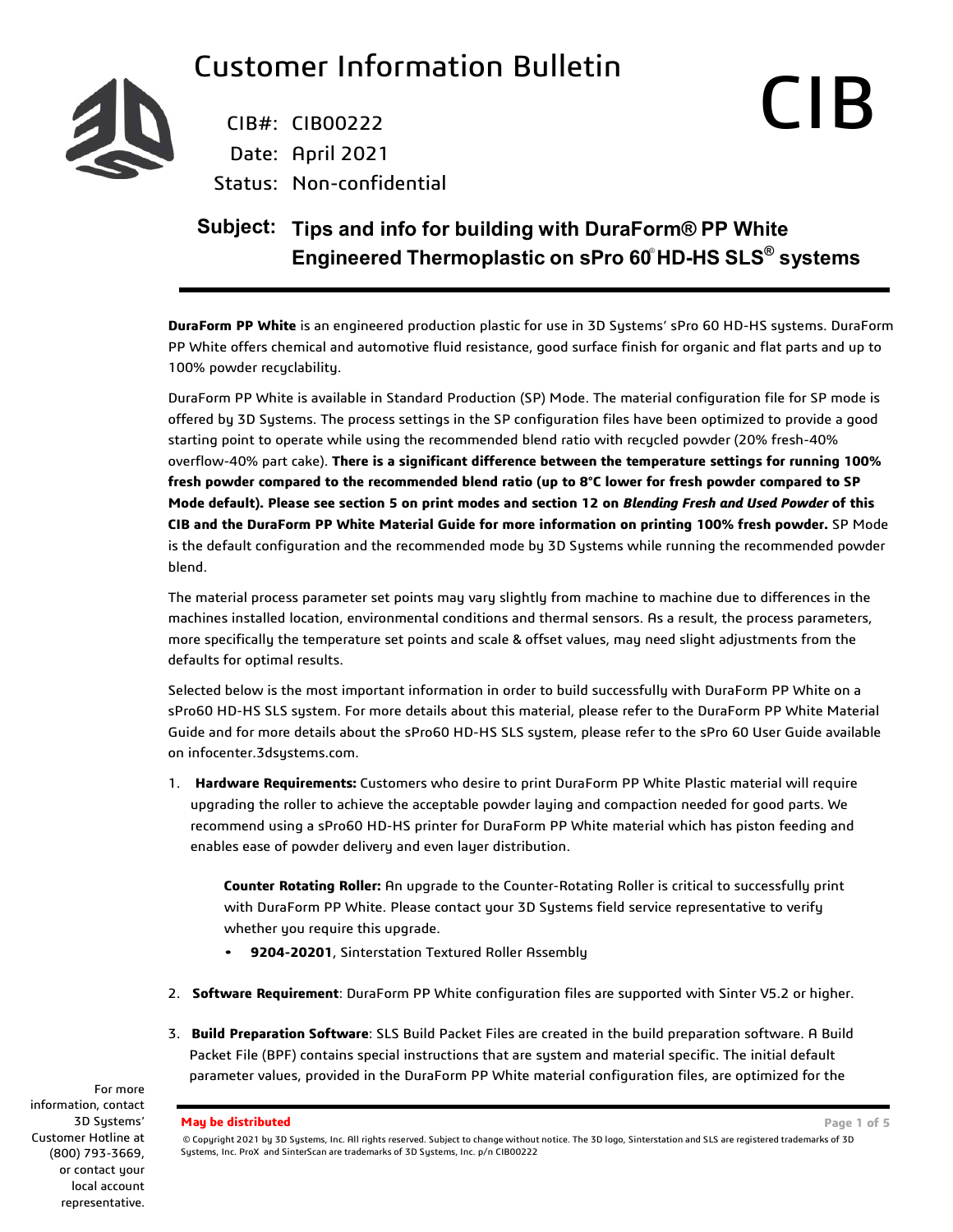

Date: April 2021 Status: Non-confidential CIB#: CIB00222

#### **Subject: Tips and info for building with DuraForm® PP White Engineered Thermoplastic on sPro 60 HD-HS SLS® systems**

recommended powder blend of 20% fresh, 40% part cake, and 40% overflow and will need adjustment for 100% fresh powder. Modification to parameter values may be recommended based on application or system condition. Please ensure you are using 3D Sprint version 3.1 or higher or Build Setup version 5.2 or higher. See section 4 for details.

4. **Material Configuration Files**: DuraForm PP White material configuration files require Sinter version 5.2 and are offered and compatible with the following build preparation software: 3D Sprint version 3.1 (support sPro60 Virtual Printer) or higher or with Build Setup version 5.2 or higher. For 3D Sprint, this material is available only on sPro60 virtual printer. You need to import 3D Sprint generated BPZ in Build Setup to print. For Build Setup, the DuraForm PP White configuration files can be downloaded from http://infocenter.3dsystems.com/product-library/sls/... and added to the "C: > dtm > config > material" folder located on the hard drive of the printer.

**NOTE:** The following are the material configuration files offered for DuraForm PP White: SP Mode.

SP mode contains the default values for general-purpose part building. The material configuration file offers the recommended parameters. The values in the material configuration files will be a good starting point for initial builds; however, some customers running DuraForm PP White may need to optimize certain parameters for their systems.

5. **SP mode**: SP mode controls the limits of the ProX SLS system to ensure customer gets the performance expected by default and removes variability that could occur during the print process.

The following table highlights the default process parameter values for the recommended blend ratio of 20%fresh-40%overflow-40%part cake:

| <b>Parameter</b>           | <b>DuraForm PP White</b><br><b>Recommended Blend Ratio</b> |
|----------------------------|------------------------------------------------------------|
| Part Bed Heater Set Point  | $131^{\circ}$ C                                            |
| Powder Layer Thickness     | $0.1$ mm                                                   |
| <b>Fill Laser Power</b>    | 21 W                                                       |
| <b>Outline Laser Power</b> | 8 W                                                        |
| Scan Spacing               | $0.20 \text{ mm}$                                          |
| Layer Thickness            | $0.1$ mm                                                   |
| <b>Fill Scan Count</b>     | $\overline{\phantom{a}}$                                   |
| <b>Outline Scan Count</b>  | 1                                                          |
| SinterScan™                | 1                                                          |

#### **May be distributed Page 2 of 5**

© Copyright 2021 by 3D Systems, Inc. All rights reserved. Subject to change without notice. The 3D logo, Sinterstation and SLS are registered trademarks of 3D Systems, Inc. ProX and SinterScan are trademarks of 3D Systems, Inc. p/n CIB00222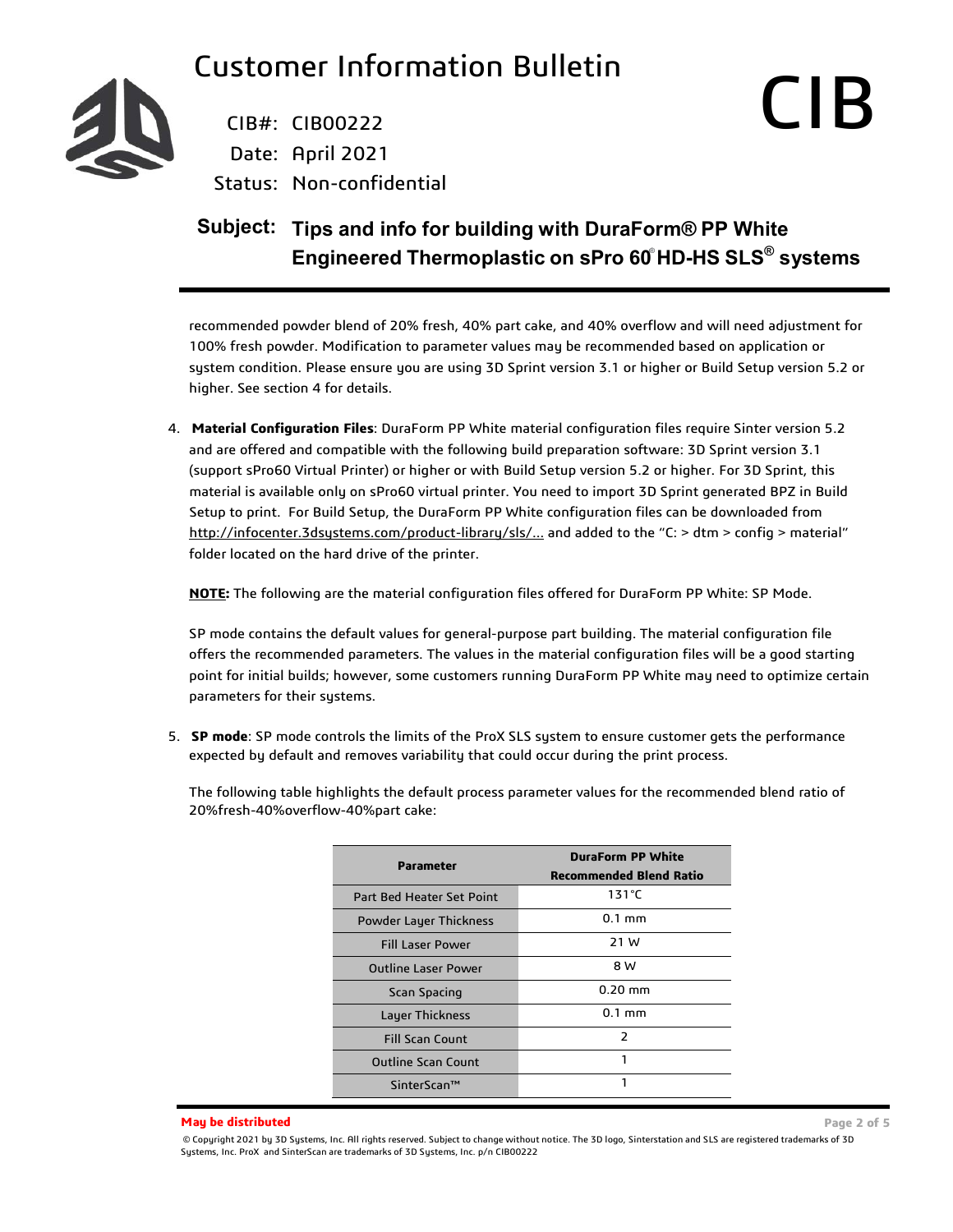

CIB#: CIB00222

Date: April 2021

Status: Non-confidential

### **Subject: Tips and info for building with DuraForm® PP White Engineered Thermoplastic on sPro 60 HD-HS SLS® systems**

**NOTE:** These parameters are also suitable for blend ratios that use a ratio of reused powder (a combination of part cake and overflow); however, for builds with 100% fresh a lower default part bed temperature is recommended to avoid part bed cracking, powder sticking and part shifting during the build as seen in the table below (all other parameters are kept the same unless printability issues are seen. Please refer to the "Solving Problems" section in the DuraForm PP White Material Guide for more information about troubleshooting):

| <b>Parameter</b>                 | <b>DuraForm PP White</b><br>100% Fresh Powder |
|----------------------------------|-----------------------------------------------|
| <b>Part Bed Heater Set Point</b> | $125^\circ C$                                 |
| Powder Layer Thickness           | $0.1$ mm                                      |
| <b>Fill Laser Power</b>          | 21 W                                          |
| <b>Outline Laser Power</b>       | 8 W                                           |
| Scan Spacing                     | $0.20 \text{ mm}$                             |
| Layer Thickness                  | $0.1$ mm                                      |
| <b>Fill Scan Count</b>           | $\overline{\phantom{a}}$                      |
| <b>Outline Scan Count</b>        | 1                                             |
| SinterScan™                      |                                               |

6. **Shrink and Beam offsets**: Note that shrinkage may vary slightly based on part geometry. The following table offers the starting values to use for scale and beam offsets for 20% fresh-40% overflow and 40% part cake powder blend and default parameters mentioned in section 5. These parameters are also a good starting point for 100% fresh powder and 50% overflow – 50% part cake blend ratios.

| <b>Parameter</b> | <b>DuraForm PP White</b> |
|------------------|--------------------------|
| X scale          | 1.03667                  |
| Y scale          | 1.03344                  |
| Z scale          | 1.0180 -1.181E-5z        |
| X Fill offset    | $0.144$ mm               |
| Y Fill offset    | $0.152$ mm               |
| X outline offset | 0.118mm                  |
| Y outline offset | $0.126$ mm               |

#### 7. **Part Placement and Orientation in the SLS build volume**:

**May be distributed Page 3 of 5** © Copyright 2021 by 3D Systems, Inc. All rights reserved. Subject to change without notice. The 3D logo, Sinterstation and SLS are registered trademarks of 3D Systems, Inc. ProX and SinterScan are trademarks of 3D Systems, Inc. p/n CIB00222

For more information, contact 3D Systems' Customer Hotline at (800) 793-3669, or contact your local account representative.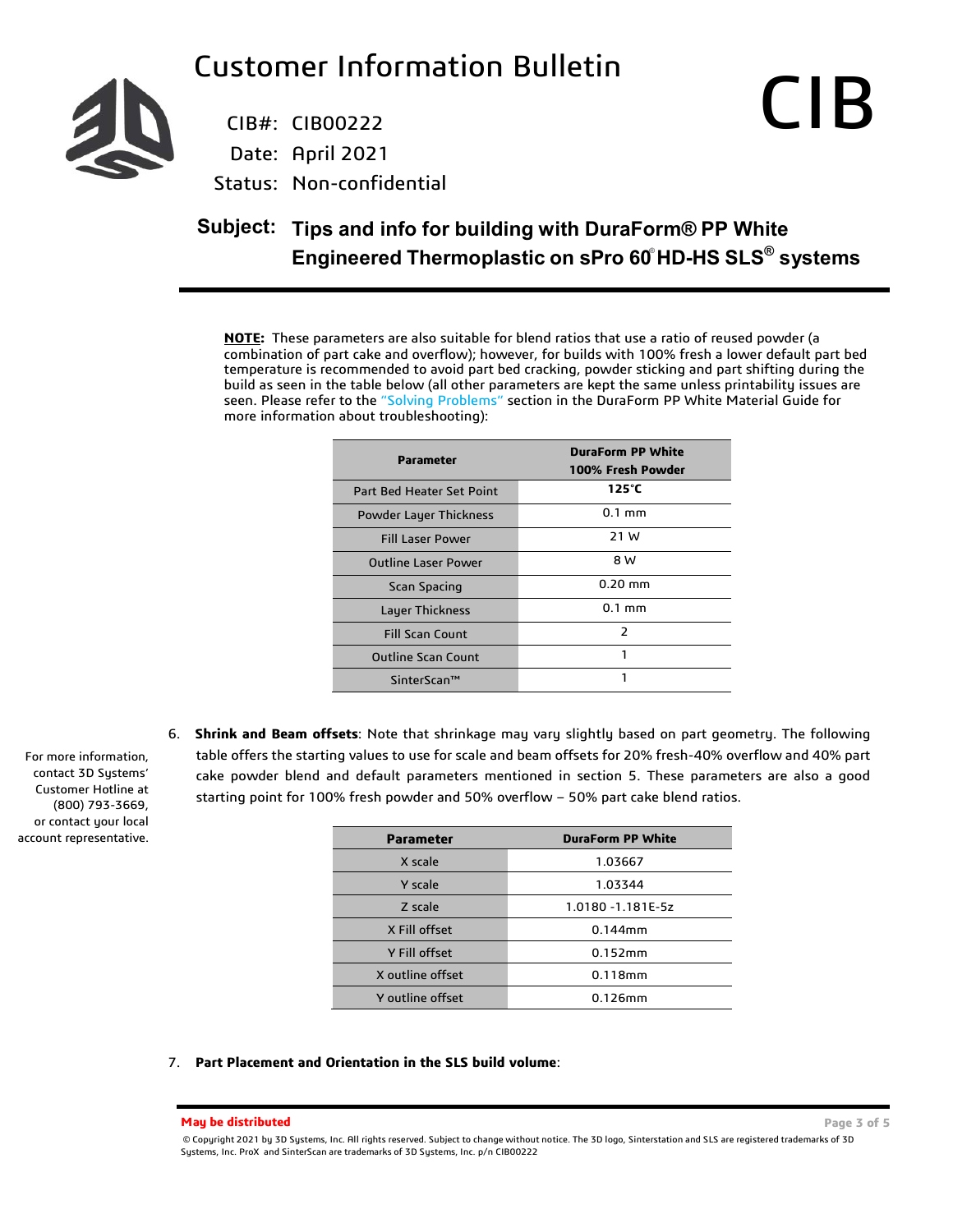

CIB#: CIB00222

Date: April 2021

Status: Non-confidential

### **Subject: Tips and info for building with DuraForm® PP White Engineered Thermoplastic on sPro 60 HD-HS SLS® systems**

- Large "blocky" cross-sections or structures are susceptible to distortion (post-build curl). Rotating the .stl file about X and/or Y can help to mitigate this distortion when used to minimize cross-sections on a per layer basis. Use the *View* application, and Clipping function in the Z Axis to identify large crosssections. Please refer to sections "Setting Up a Print" and "Part Placement and Orientation Guidelines" in the DuraForm PP Material Guide for more details.
- Start these demanding parts later in the build (at greater Z) after other parts have been built.
- Parts with large flat cross-sections on the bottom are recommended to be oriented by 10 degree angle in X and Y to eliminate distortion (i.e. bowing) at the bottom when possible.
- Use the *Estimate* application to identify regions with high layer times and make adjustments in part placement and orientation to minimize layer times. Please read the section "Cross-sections" in the material guide for more details. Also, please refer to

http://infocenter.3dsystems.com/bestpractices/sls-best-practices.

- 8. **Routine Maintenance**: Avoid leveling powder while purging the system. Exercise care when removing powder residue from sensitive surfaces. Powder build up should be vacuumed and oily residue should be wiped with a scratch-resistant cloth. Clean laser window with mild liquid detergent under running warm water, then clean with denatured alcohol and a dust-free lens wiping tissue. Refer to the sPro 60 HD-HS User Guide and DuraForm PP White Material Guide for more details.
- 9. **Material Handling**: Follow proper PPE when handling DuraForm PP White. This includes safety glasses, protective gloves, and a dust mask. Please refer to the sPro 60 HD-HS User Guide and DuraForm PP White Material Guide for more details. Add link to infocenter SDS

**NOTE:** Fine dust dispersed in air in sufficient concentrations, and in the presence of an ignition source may become a potential dust explosion hazard. The dust deflagration value (K<sub>st</sub>) is 51 bar∙m/sec.

10. **Part Breakout, Powder Recycling & Sifting**: Do not remove the part cake from the process chamber until the part bed temperature is approximately 80°C. Allow parts to continue cooling to 50°C before trying to break them out of the part cake.

After a print, the powder around the parts in the part cake and the overflow powder can be sifted and reused in another print. Consistent recycling procedures are important in order to maintain consistent material properties. If recycling procedures are not followed, problems such as variable shrinkages and surface imperfections like "orange peel" may appear.

Remove loose powder surrounding the parts with a brush. Use a combination of part breakout tools and a bead blaster to fully remove the powder adhering to the parts. Sift the part cake and overflow powders prior to reusing in the next build. Sifting completed with a 310μm mesh removes undesirable particles from the used powder.

For more information, contact 3D Systems' Customer Hotline at (800) 793-3669, or contact your local account representative.

**May be distributed Page 4 of 5**

<sup>©</sup> Copyright 2021 by 3D Systems, Inc. All rights reserved. Subject to change without notice. The 3D logo, Sinterstation and SLS are registered trademarks of 3D Systems, Inc. ProX and SinterScan are trademarks of 3D Systems, Inc. p/n CIB00222